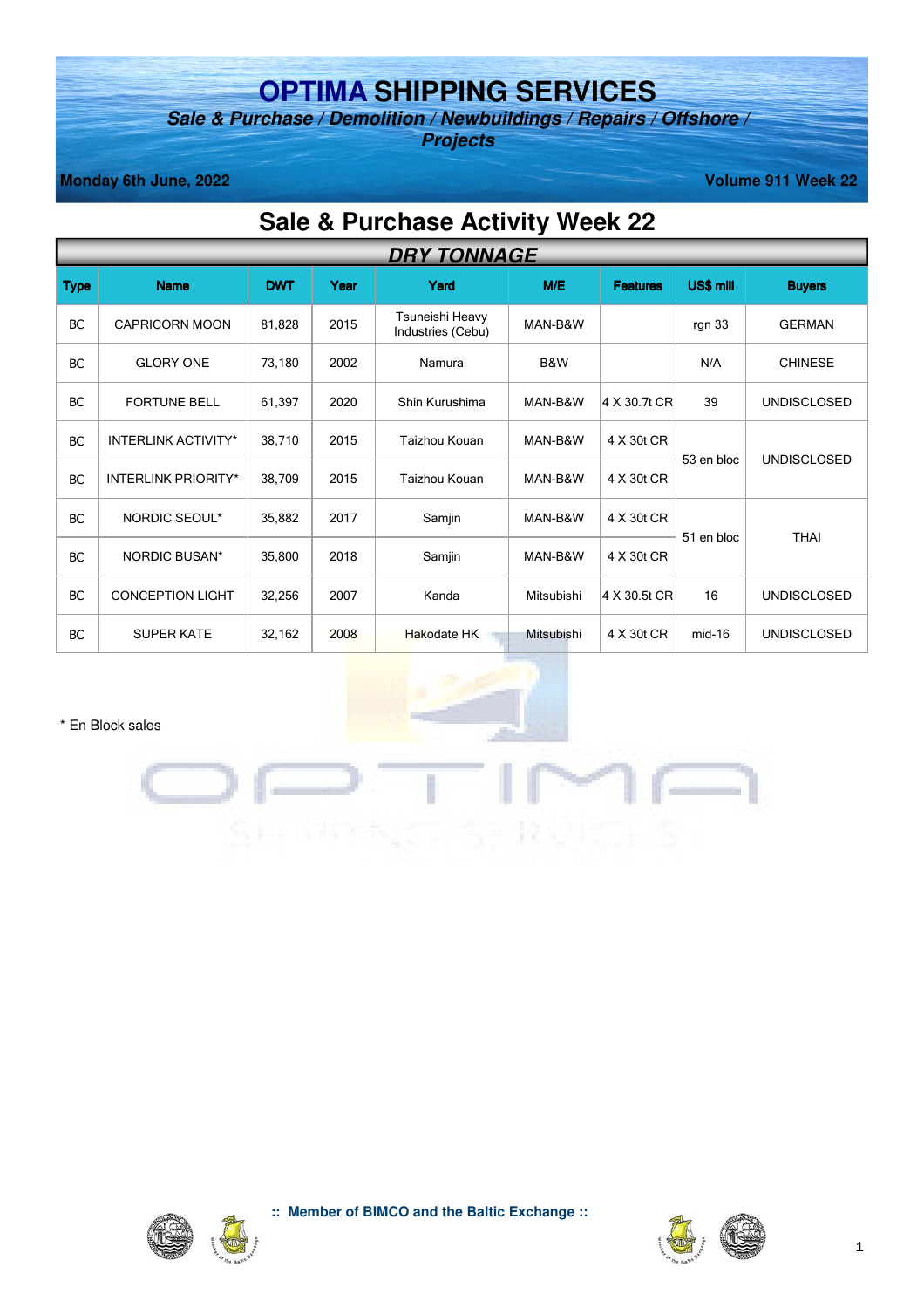|               | Monday 6th June, 2022<br>Volume 911 Week 22 |                           |            |      |                      |            |                 |           |                    |  |
|---------------|---------------------------------------------|---------------------------|------------|------|----------------------|------------|-----------------|-----------|--------------------|--|
|               | <b>WET TONNAGE</b>                          |                           |            |      |                      |            |                 |           |                    |  |
| <b>Type</b>   | <b>Sub Type</b>                             | <b>Name</b>               | <b>DWT</b> | Year | Yard                 | M/E        | <b>Features</b> | US\$ mill | <b>Buyers</b>      |  |
| <b>TANKER</b> | Crude Oil                                   | <b>DUQM</b>               | 310,084    | 2008 | Imabari              | MAN-B&W    |                 | rgn 39    | <b>UNDISCLOSED</b> |  |
| <b>TANKER</b> | Crude Oil                                   | <b>RUMFORD</b>            | 107,505    | 2012 | Tsuneishi            | MAN-B&W    |                 | 32.75     | <b>GREEK</b>       |  |
| <b>TANKER</b> | Chemical/Oil<br><b>Products</b>             | <b>BALTIC COMMANDER I</b> | 37,418     | 2000 | <b>HMD</b>           | B&W        | <b>INO III</b>  | 5.8       | <b>TURKISH</b>     |  |
| <b>TANKER</b> | Chemical/Oil<br><b>Products</b>             | <b>BIANCA AMORETTI</b>    | 29,524     | 2003 | Chengxi              | MaK        | <b>IMO II</b>   | 6         | <b>UNDISCLOSED</b> |  |
| <b>TANKER</b> | Oil Products                                | <b>PANGNIU</b>            | 24,202     | 2017 | COSCO<br>(Dalian)    | <b>MAN</b> |                 | 20.6      | <b>GREEK</b>       |  |
| <b>TANKER</b> | Chemical/Oil<br>Products                    | <b>MEHMET A</b>           | 20,522     | 2011 | Turker Gemi<br>Yapim | MaK        | <b>IMO II</b>   | 10        | <b>UNDISCLOSED</b> |  |

\* En Block sales





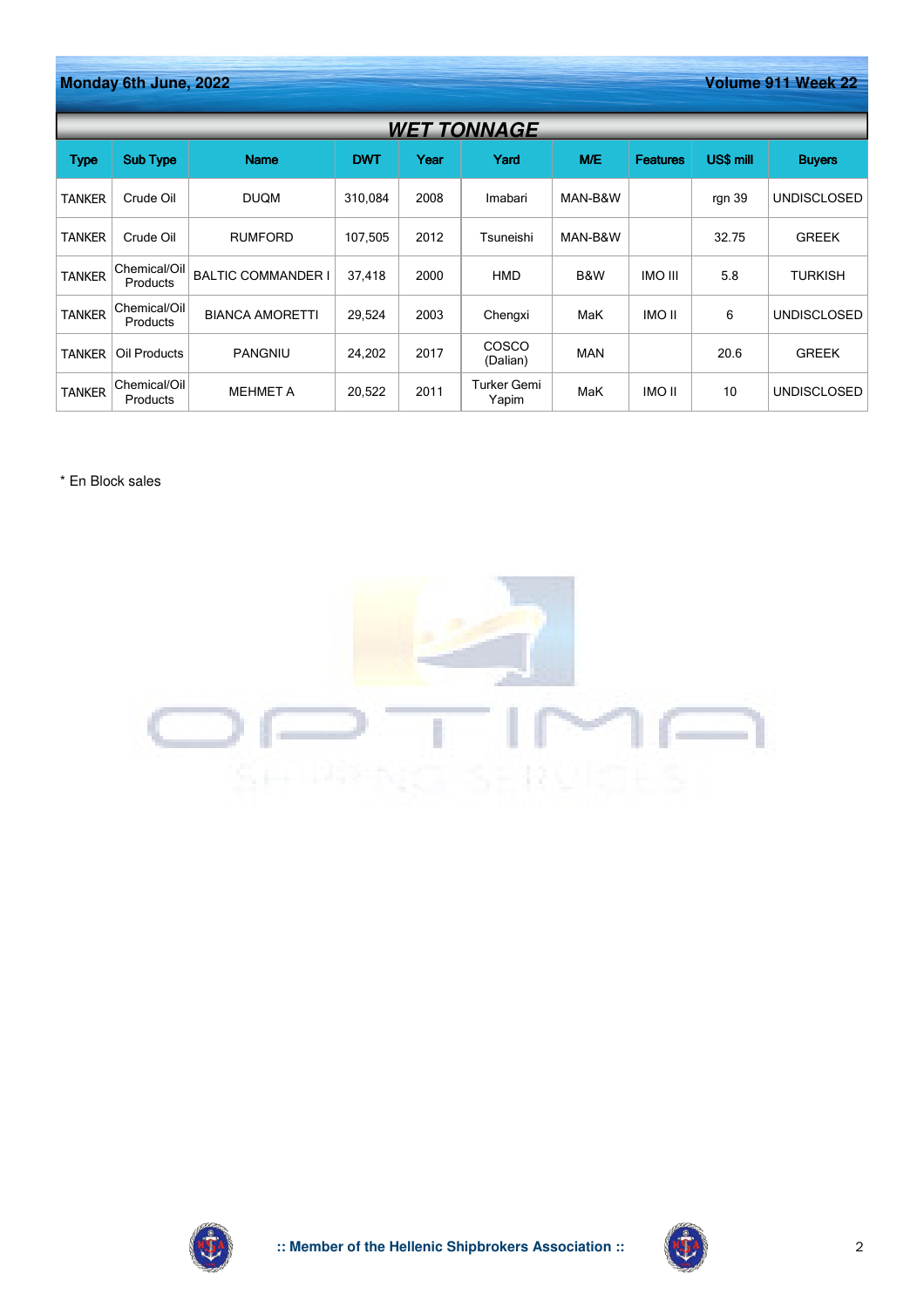|             | Volume 911 Week 22<br>Monday 6th June, 2022 |            |                      |                   |            |            |                  |               |
|-------------|---------------------------------------------|------------|----------------------|-------------------|------------|------------|------------------|---------------|
|             |                                             |            |                      | <b>DEMOLITION</b> |            |            |                  |               |
| <b>Type</b> | <b>Name</b>                                 | <b>DWT</b> | Year<br><b>Built</b> | Yard              | <b>LDT</b> | US \$ mill | US\$<br>Per/tone | <b>Buyers</b> |
|             |                                             |            |                      | NO DEMO TO REPORT |            |            |                  |               |





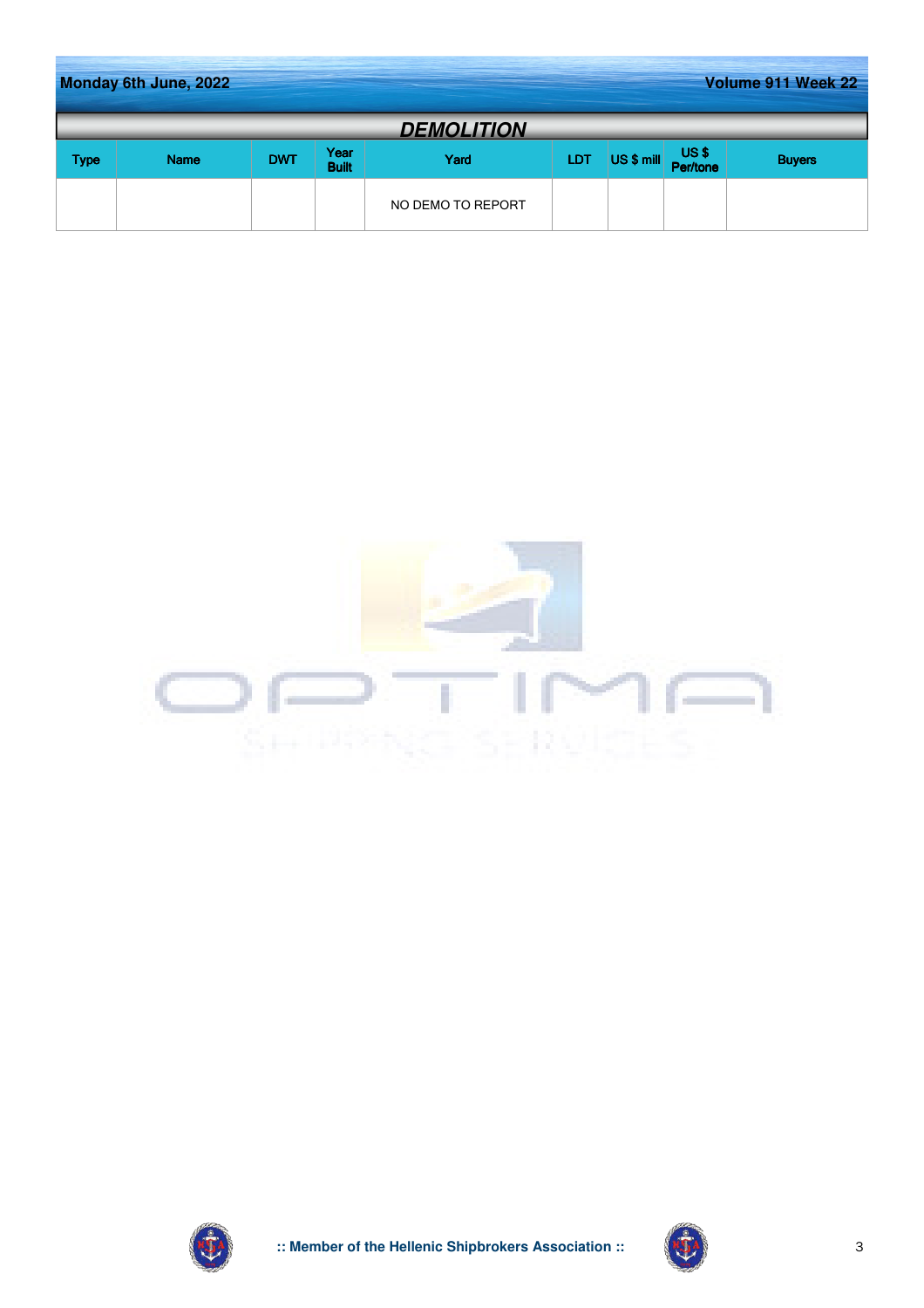**Monday 6th June, 2022 Volume 911 Week 22** 

| Weekly Results As Published By The Baltic Exchange (BSRA TKR-BC) on: 1st June 2022 |                            |            |               |                  |  |  |  |
|------------------------------------------------------------------------------------|----------------------------|------------|---------------|------------------|--|--|--|
| <b>Route</b>                                                                       | <b>Description</b>         | Size (MT)  | Value         | Change           |  |  |  |
| <b>VLCC</b>                                                                        | Tanker - 5 years old       | 305,000 mt | 77.327 \$ mil | $0.332$ 个        |  |  |  |
| <b>SUEZMAX</b>                                                                     | Tanker - 5 years old       | 158,000 mt | 52.210 \$ mil | 0.054 $\uparrow$ |  |  |  |
| <b>AFRAMAX</b>                                                                     | Tanker - 5 years old       | 115,000 mt | 47.219 \$ mil | $0.356$ 个        |  |  |  |
| <b>MR PROD TKR</b>                                                                 | Tanker - 5 years old       | 51,000 mt  | 33.144 \$ mil | $0.118$ 个        |  |  |  |
| <b>CAPESIZE</b>                                                                    | Bulk Carrier - 5 years old | 180,000 mt | 51.792 \$ mil | $0.204$ 个        |  |  |  |
| PNMX_(DRY)                                                                         | Bulk Carrier - 5 years old | 82,500 mt  | 37.217 \$ mil | $0.282$ 个        |  |  |  |
| SUPER HANDY                                                                        | Bulk Carrier - 5 years old | 58,328 mt  | 30.852 \$ mil | $0.084$ 个        |  |  |  |
| <b>HANDYSIZE</b>                                                                   | Bulk Carrier - 5 years old | 38,200 mt  | 28.912 \$ mil | $0.014$ 个        |  |  |  |

"Whilst care has been taken in the production of this Sale & Purchase Report all information (which includes all assessments and/or additional data and is hereafter referred to as "information") is for general use and not designated to be used for a specific purpose. The information contains market data that was derived from the shipping industry. Although we take meticulous care to avoid any errors and omissions in the information contained herein, the accuracy of the same can by no means be guaranteed nor we bear any liability whatsoever, for any third party who seeks to rely on or use the information."